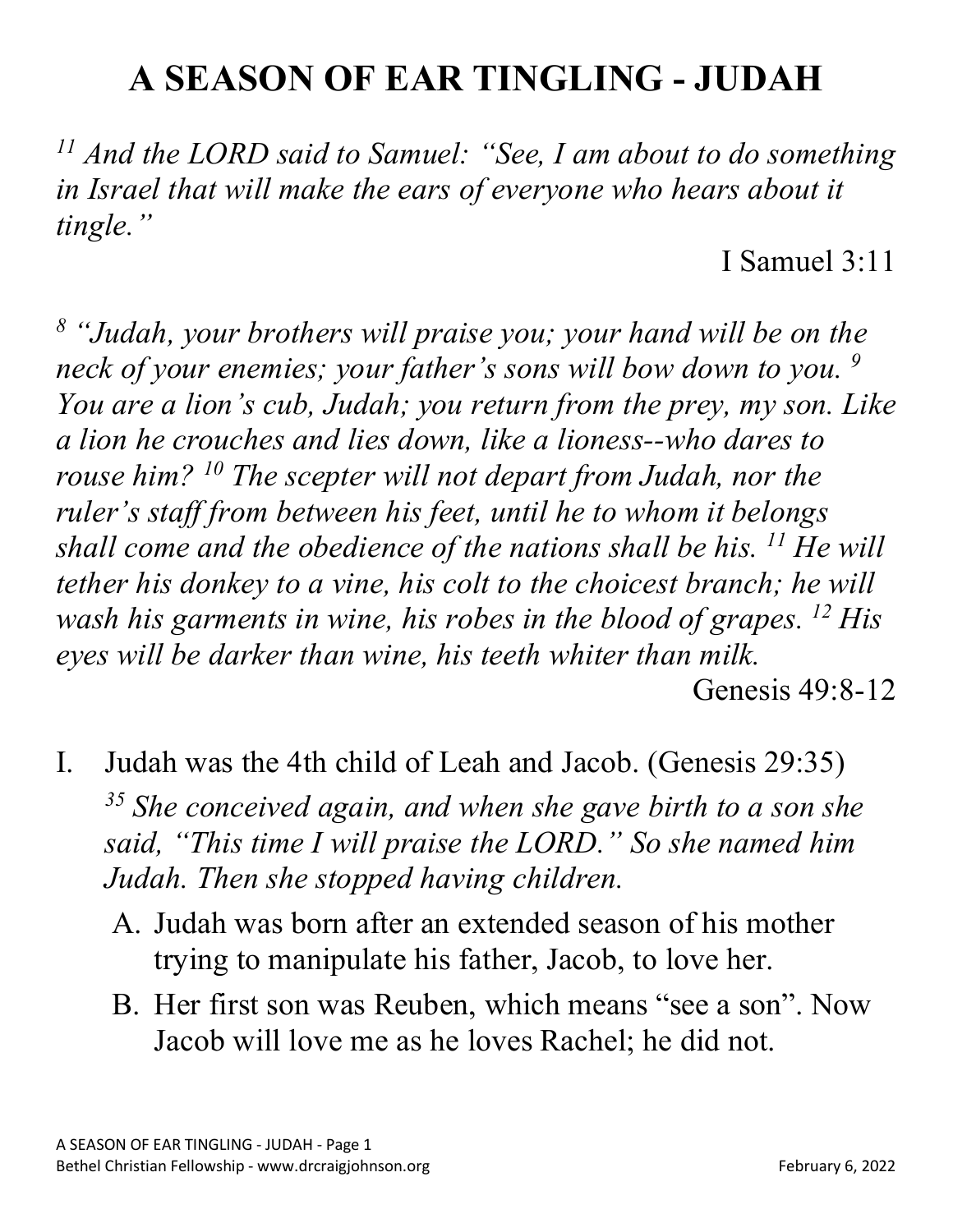- C. Her next son was Simeon, "The Lord has heard me" another son. Surely Jacob will now love me as much as he loves Rachel; he did not.
- D. Her third son was Levi, "Joined in Harmony." Surely now Jacob will love me as much as he does Rachel; he did not.
- E. Her fourth son she named "Praise." With Judah's birth, Leah quit competing with her sister, and there was a new peace and a new beginning.

It's time of new beginnings for you.

- II. Judah's sins
	- A. He sold his brother, Joseph, as a slave. (Genesis 37:26)
	- B. He broke his father's heart with a lie. (Genesis 37:31-35)
	- C. He left his home and moved to forbidden Canaanite land.
	- D. In Canaan he became unequally yoked with a Canaanite woman. (Genesis 48:1)
	- E. He had two sons who were so wicked God killed them. (Genesis 38:7-10)
	- F. He slept with a prostitute. (Genesis 38:12-16)
	- G. He committed incest with his daughter-in-law. (Genesis 38:12-23)
	- H. He was a hypocritical and judgmental fool. (Genesis 38:24-30)
- III. Judah repents.
	- A. Judah pledged his life in place of Benjamin; he was willing to lay down his own life for his family. (Genesis 43:7-10)
	- B. Judah offered himself as a slave. (Genesis 44:33)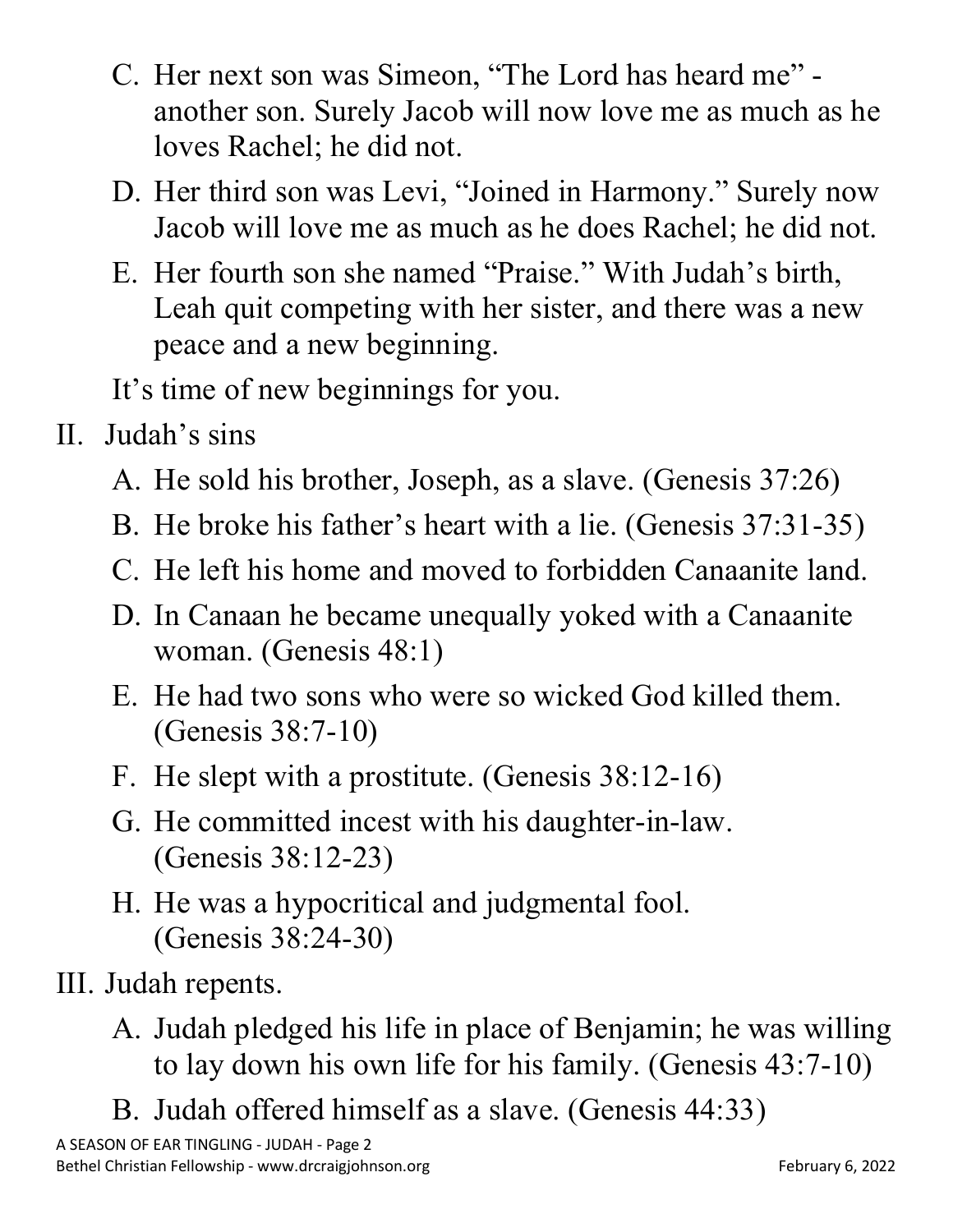- C. Judah confesses his sins to Joseph and makes things right. (Genesis 44:16)
- D. Judah speaks for the whole group, identifying with all of their sins, and takes full responsibility for everything. He finally puts all of them ahead of himself.
- IV. Three traits of Judah / Praise, Power, Prosperity.
	- A. Praise. While Judah awaits his sins to be found out, he is promoted to preeminence above all Jacob's children.
		- 1. Judah is the first tribe to fight the Canaanites after Joshua's death. (Judges 1:1,2) The battle ends in victory for Judah. (Psalm 18:40)

[Jdg 1:1-2 NIV] *<sup>1</sup> After the death of Joshua, the Israelites asked the 2 LORD, "Who of us is to go up first to fight against the Canaanites?" LORD answered, "Judah shall go up; I have given the land into their hands."*

[Psa 18:40 NIV] *<sup>40</sup> You made my enemies turn their backs in flight, and I destroyed my foes.*

2. Judah has preeminence. He is first in numbers, first in territory, first in marching order, first in standing before the tabernacle.

Prophetic summary ——

You will now be praised above your fellows. You will now go where you are celebrated, not where you are tolerated.

B. Power. Jacob compared Judah to a lion's cub, a lion, and a lioness. (Genesis 49:9) Who would dare rouse a lion when he is resting after feeding on the kill, or a lioness while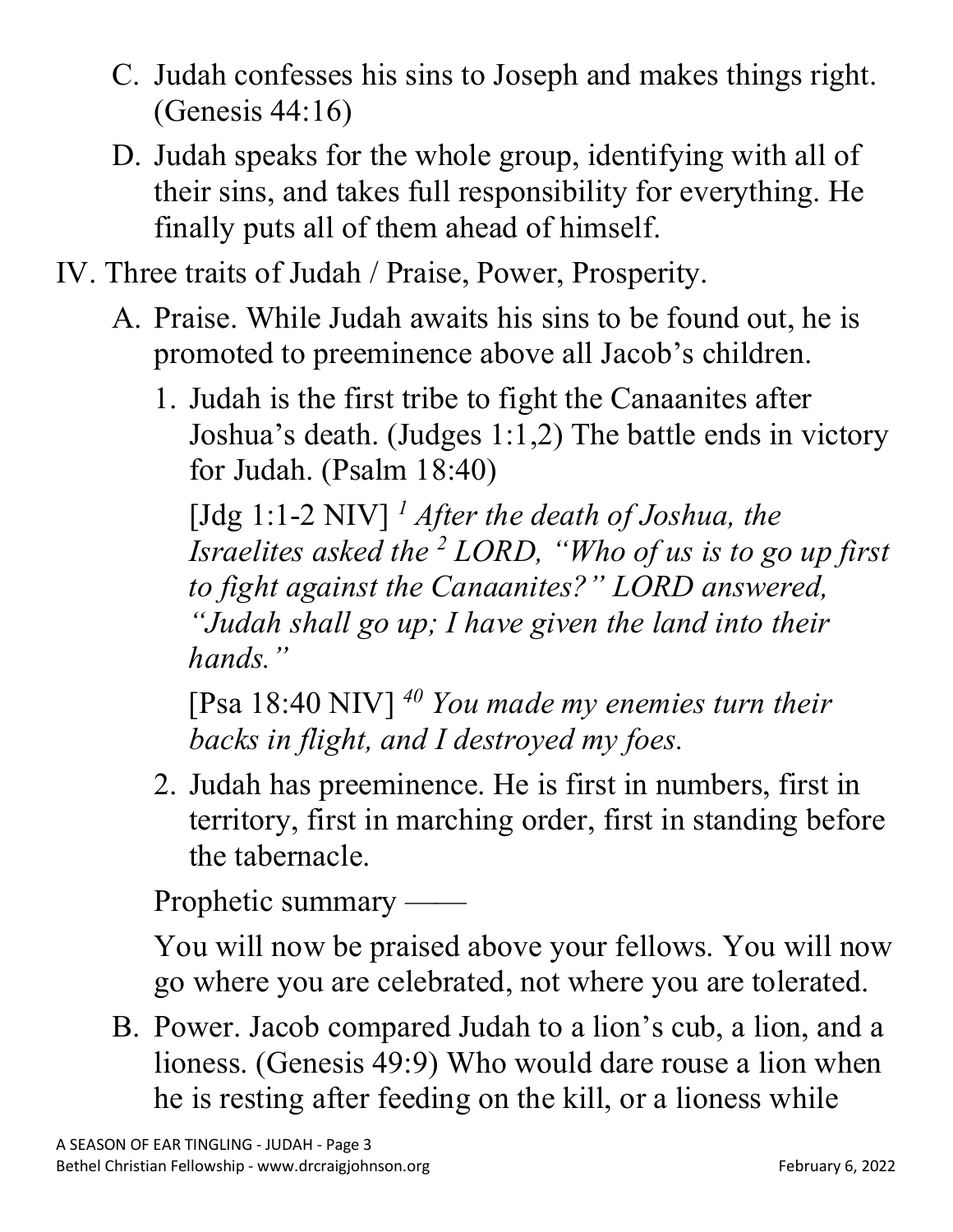she's guarding her cubs? Rest, laying down in peace, safety, and digestion marks your new season.

*<sup>9</sup> You are a lion's cub, Judah; you return from the prey, my son. Like a lion he crouches and lies down, like a lioness- who dares to rouse him?*

- 1. Judah's complicated past turned him into a ferocious lion. So has yours!
- 2. His hand would be securely on the neck of his enemy as absolute boundaries turn into victories. It's a time for diamond boundaries.
- 3. As a lion, the fear of Judah came upon all of his enemies.
- 4. A lion can jump 36 feet; he can run 50 mph; he walks on his tiptoes; he plans strategies; he is unpredictable; he can eat 30% of his own bodyweight in one sitting; his roar can be heard 5 miles away. His sense of sight is his most important asset.

Prophetic summary——

From now on no one will steal your prey. Anything God has ordained for you will come to you. You will maintain what's yours in a safe place of peace and security. Unspeakable tranquility is going to be your theme moving forward. As surely as Jesus-messiah is the lion of the tribe of Judah (Revelation 5:5) and was unrecognized by those closest to him, those closest to you will have a hard time recognizing the changes that have occurred in your lionlike boundaries.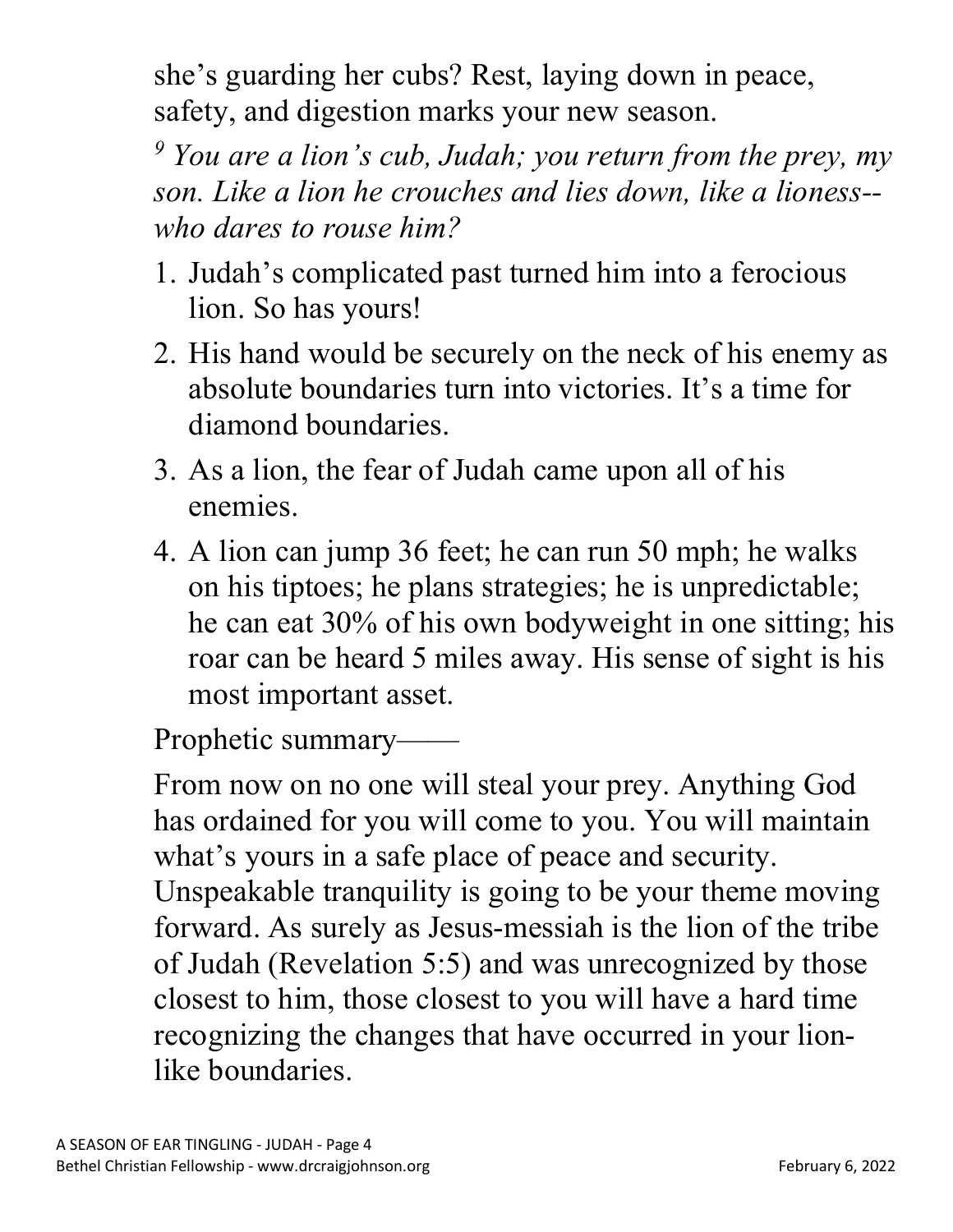*<sup>5</sup> Then one of the elders said to me, "Do not weep! See, the Lion of the tribe of Judah, the Root of David, has triumphed. He is able to open the scroll and its seven seals."*

- C. Prosperity. In the sense of overall fruitfulness in every direction unknown before now.
	- 1. Judah's prosperity was seen to be ridiculous. He was seen as binding his donkey to the choicest vine. So immense was the productivity and fruitfulness of the land that a donkey could be tied almost anywhere; an unclean donkey, which would certainly eat everything in sight and then run away to eat the rest. Wine, the symbol of prosperity and blessing, will be so plentiful that even the choicest vines will be put to such everyday use as tethering animals of burden. Vintage wine will be so common as to be scrub water for washing.
	- 2. Judah's eyes would sparkle with wine and his teeth would be white stained with milk.
	- 3. Nobody in the Old Testament would use a choice vine as a hitching post for his donkey. This describes a season so wealthy and the people so prosperous that they can do outrageous things and not worry about the consequences.
	- 4. Isaiah 55:1 Milk and wine is the food of lovers. God offers choice, intimate food and drink for free.

*<sup>1</sup> "Come, all you who are thirsty, come to the waters; and you who have no money, come, buy and eat! Come, buy wine and milk without money and without cost."*